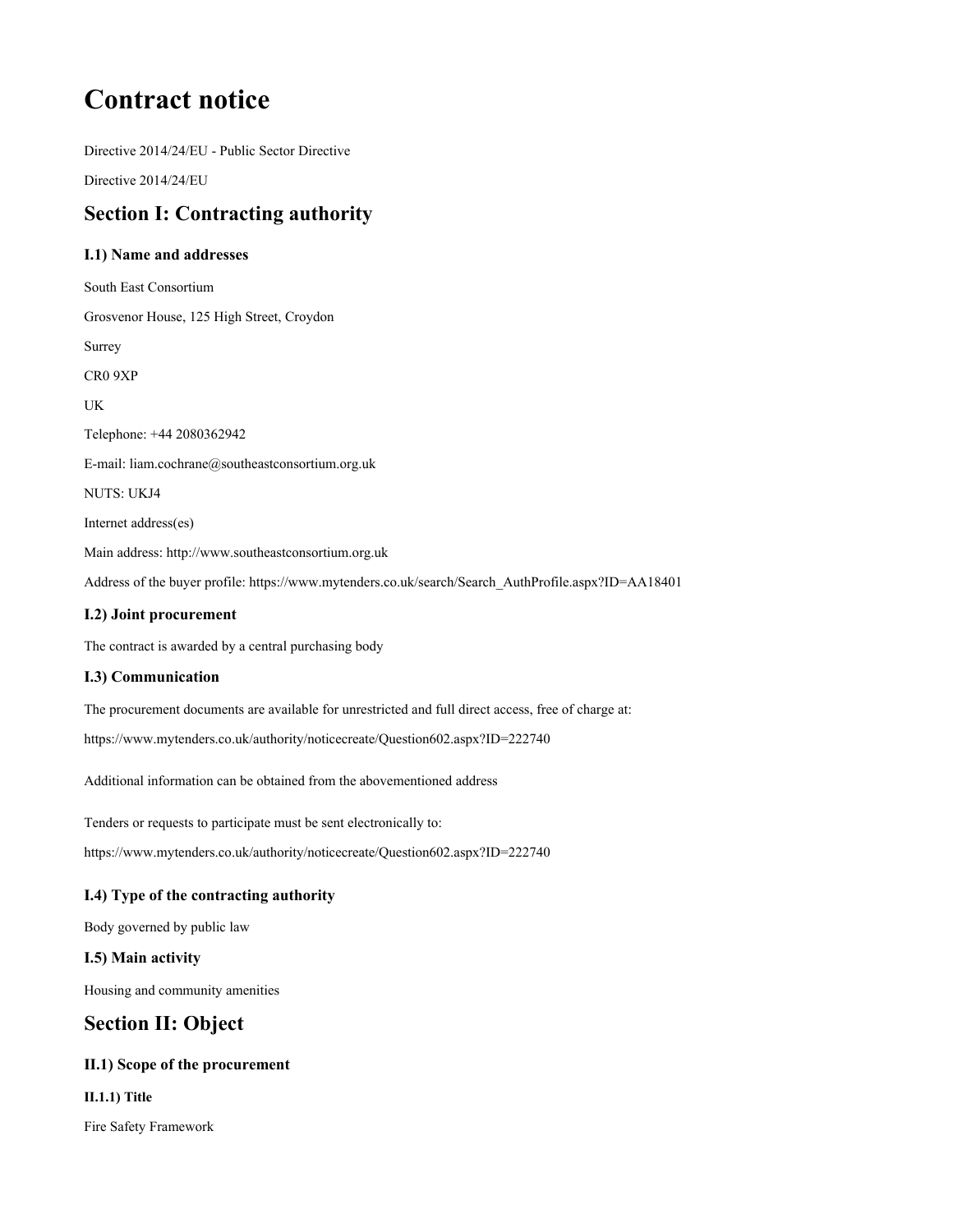#### **II.1.2) Main CPV code**

**45343000**

#### **II.1.3) Type of contract**

**Works**

#### **II.1.4) Short description**

The is a framework for the provision of Fire Consultancy (FRA's and Compartmentation surveys), and works including Passive Fire **protection, Suppression Systems and Fire Alarms/Emergency Lighting.**

#### **II.1.5) Estimated total value**

**Value excluding VAT: 150 000 000.00 GBP**

#### **II.1.6) Information about lots**

**This contract is divided into lots: Yes**

**Tenders may be submitted for all lots**

#### **II.2) Description**

**Lot No: 1**

#### **II.2.1) Title**

**Fire Consultancy Services**

#### **II.2.2) Additional CPV code(s)**

**71313410**

**90711100**

#### **II.2.3) Place of performance**

**NUTS code:**

**UK**

#### **II.2.4) Description of the procurement**

This lot covers Fire Risk Assessments carried out by a UKAS Certified Competent Person and Compartmentation Surveys.

#### **II.2.5) Award criteria**

**Price is not the only award criterion and all criteria are stated only in the procurement documents**

#### **II.2.7) Duration of the contract, framework agreement or dynamic purchasing system**

**Duration in months: 36**

**This contract is subject to renewal: Yes**

**Description of renewals:**

**a further 12 month extension, up to a total of 48 months is available subject to review**

#### **II.2.9) Information about the limits on the number of candidates to be invited**

**Envisaged number of candidates: 15**

#### **II.2.10) Information about variants**

**Variants will be accepted: No**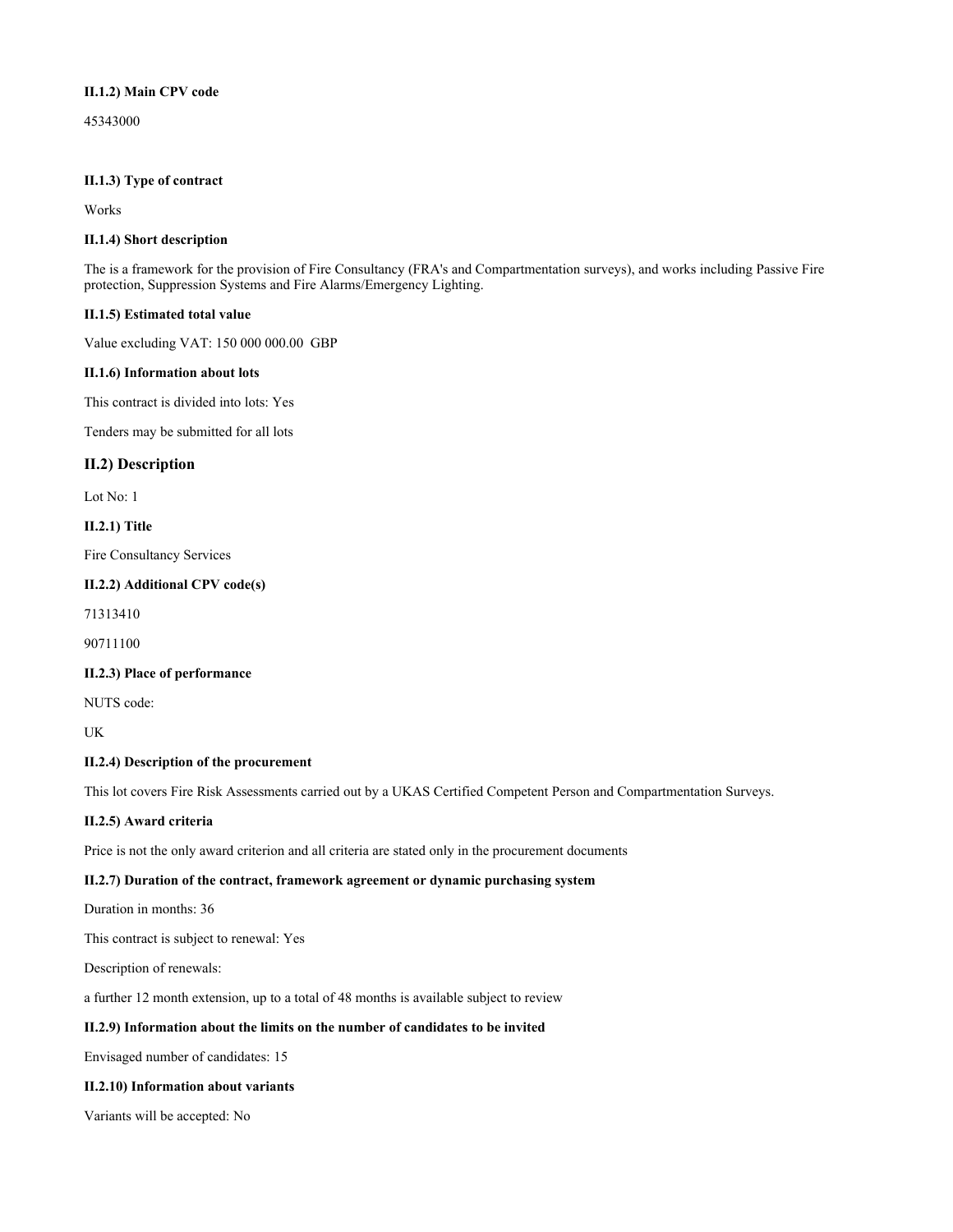#### **II.2.11) Information about options**

**Options: No**

#### **II.2.13) Information about European Union funds**

**The procurement is related to a project and/or programme financed by European Union funds: No**

**Lot No: 2**

#### **II.2.1) Title**

**Internal Passive Fire Protection**

#### **II.2.2) Additional CPV code(s)**

**51700000**

**44221220**

#### **II.2.3) Place of performance**

**NUTS code:**

**UK**

#### **II.2.4) Description of the procurement**

The purpose of this lot is to enable current and future clients of SEC to be able to access competent contractors who can carry out works **arising from fire risk assessments and compartmentation surveys.**

The work covered includes fire doors, frames, doorsets, glazing, fire stopping, seals and compartmentations works in communal areas and **within dwellings.**

#### **II.2.5) Award criteria**

**Price is not the only award criterion and all criteria are stated only in the procurement documents**

#### **II.2.7) Duration of the contract, framework agreement or dynamic purchasing system**

**Duration in months: 36**

**This contract is subject to renewal: Yes**

**Description of renewals:**

**an optional extension of 12 months up to a maximum of 48 months is available, subject to review**

#### **II.2.9) Information about the limits on the number of candidates to be invited**

**Envisaged number of candidates: 15**

#### **II.2.10) Information about variants**

**Variants will be accepted: No**

#### **II.2.11) Information about options**

**Options: No**

#### **II.2.13) Information about European Union funds**

**The procurement is related to a project and/or programme financed by European Union funds: No**

**Lot No: 3**

#### **II.2.1) Title**

**External Fire Protection**

#### **II.2.2) Additional CPV code(s)**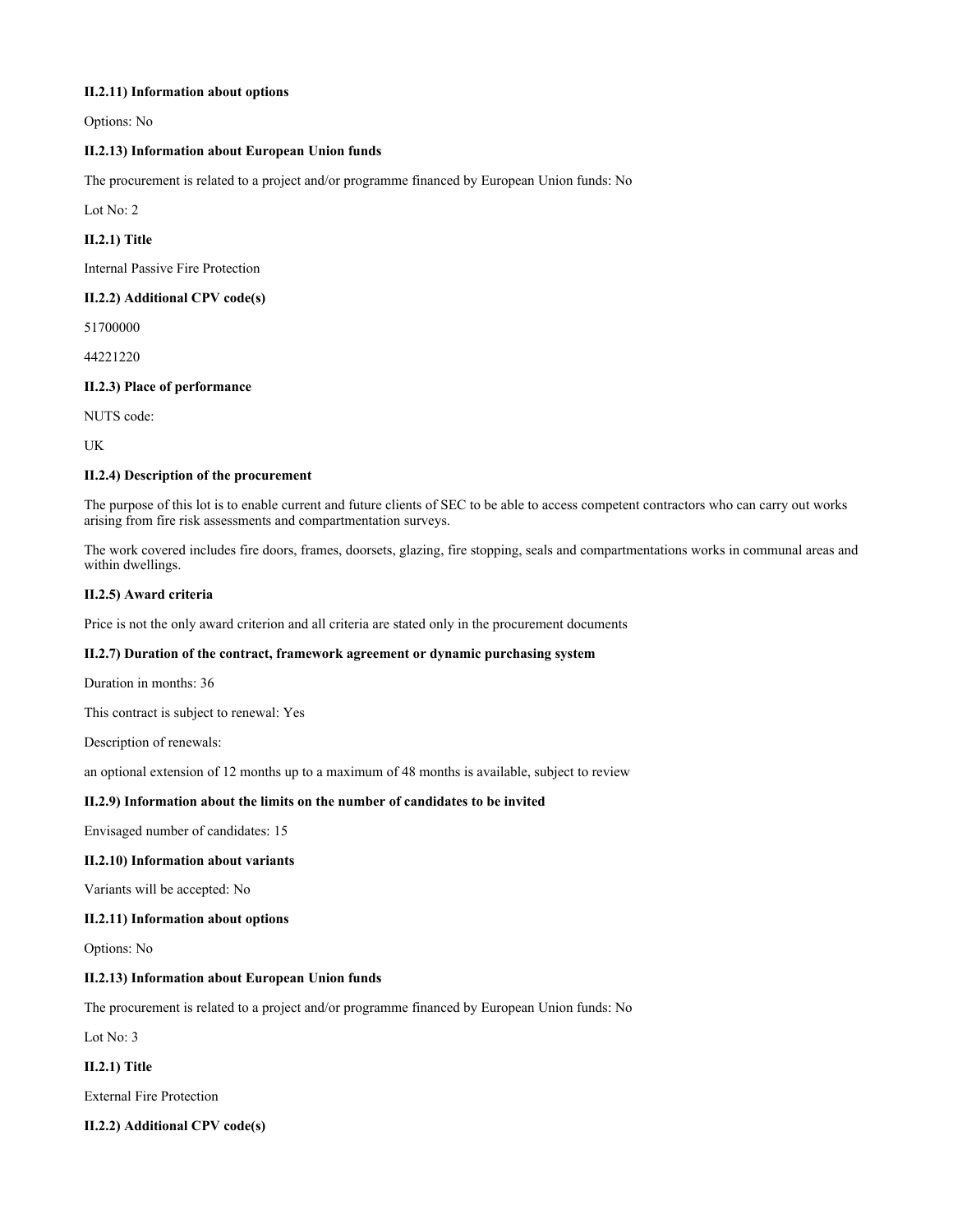**45262650**

**44221000**

**45343100**

**45320000**

#### **II.2.3) Place of performance**

**NUTS code:**

**UK**

#### **II.2.4) Description of the procurement**

This Lot is designed to encompass all external fire protection work and other associated works that form the external envelope to a building. This Lot is designed to allow Clients to conduct single or multiple work streams in relation to external fire protection and other **capital works that will need to be carried out at the same time.**

#### **II.2.5) Award criteria**

**Price is not the only award criterion and all criteria are stated only in the procurement documents**

### **II.2.7) Duration of the contract, framework agreement or dynamic purchasing system**

**Duration in months: 36**

**This contract is subject to renewal: Yes**

**Description of renewals:**

**an optional extension of 12 months up to a maximum of 48 months is available, subject to review**

#### **II.2.9) Information about the limits on the number of candidates to be invited**

**Envisaged number of candidates: 15**

#### **II.2.10) Information about variants**

**Variants will be accepted: No**

#### **II.2.11) Information about options**

**Options: No**

#### **II.2.13) Information about European Union funds**

**The procurement is related to a project and/or programme financed by European Union funds: No**

**Lot No: 4**

**II.2.1) Title**

**Fire Alarms and Emergency Lighting**

#### **II.2.2) Additional CPV code(s)**

**31518200**

**31625200**

**31625100**

**31625000**

**45343220**

**35111300**

**II.2.3) Place of performance**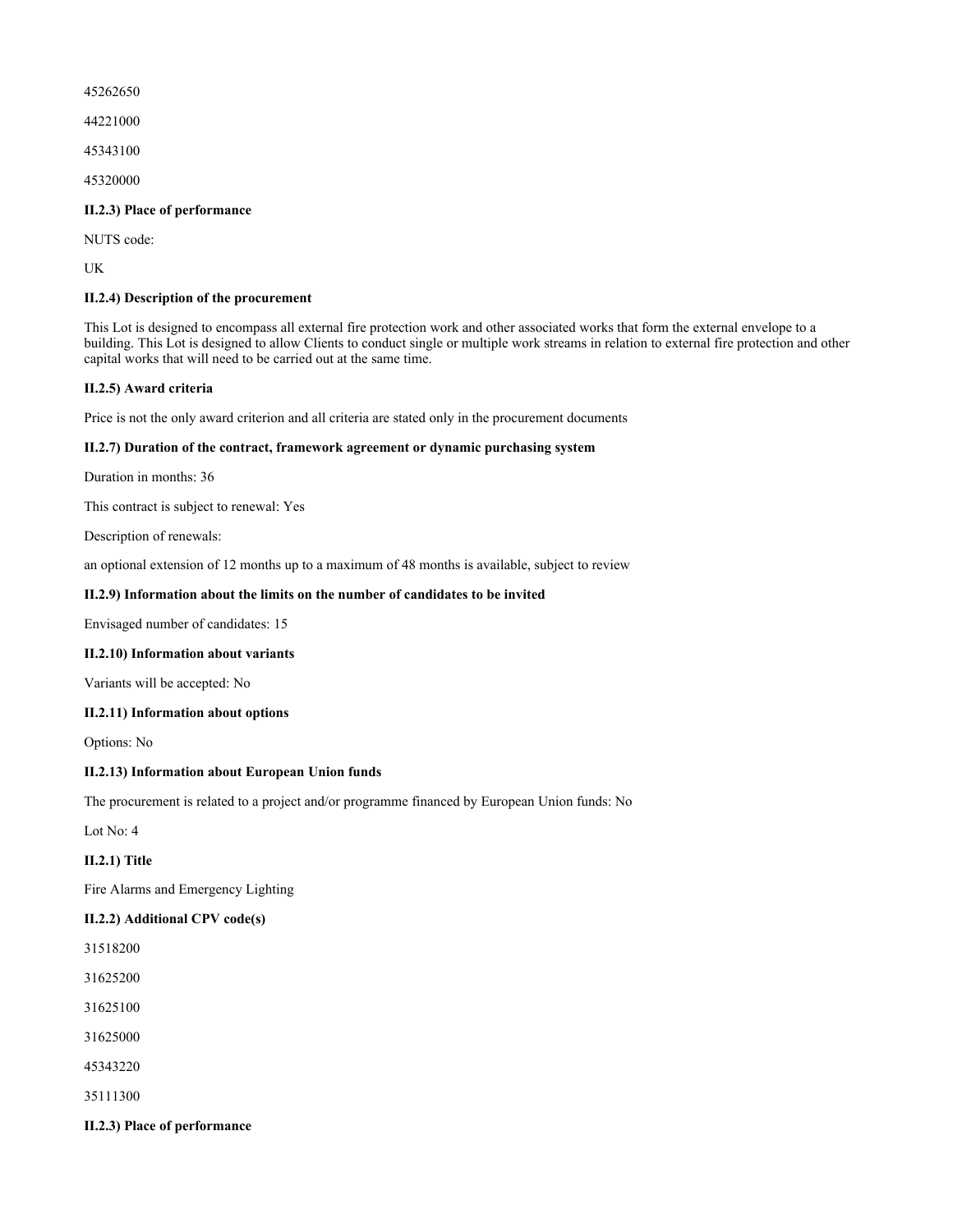**NUTS code:**

**UK**

#### **II.2.4) Description of the procurement**

This lot will cover installation, servicing and maintenance of fire alarms, emergency lighting systems, fire extinguishers and risers and **other associated works as detailed.**

#### **II.2.5) Award criteria**

**Price is not the only award criterion and all criteria are stated only in the procurement documents**

#### **II.2.7) Duration of the contract, framework agreement or dynamic purchasing system**

**Duration in months: 36**

**This contract is subject to renewal: Yes**

**Description of renewals:**

**an optional extension of 12 months up to a maximum of 48 months is available, subject to review**

#### **II.2.9) Information about the limits on the number of candidates to be invited**

**Envisaged number of candidates: 15**

#### **II.2.10) Information about variants**

**Variants will be accepted: No**

#### **II.2.11) Information about options**

**Options: No**

#### **II.2.13) Information about European Union funds**

**The procurement is related to a project and/or programme financed by European Union funds: No**

**Lot No: 5**

**II.2.1) Title**

**Fire Suppression Systems**

#### **II.2.2) Additional CPV code(s)**

**35111500**

**44115500**

#### **II.2.3) Place of performance**

**NUTS code:**

**UK**

#### **II.2.4) Description of the procurement**

This lot is for the installation, servicing and maintenance of fire suppression systems, such as sprinklers and associated systems.

#### **II.2.5) Award criteria**

**Price is not the only award criterion and all criteria are stated only in the procurement documents**

#### **II.2.7) Duration of the contract, framework agreement or dynamic purchasing system**

**Duration in months: 36**

**This contract is subject to renewal: Yes**

**Description of renewals:**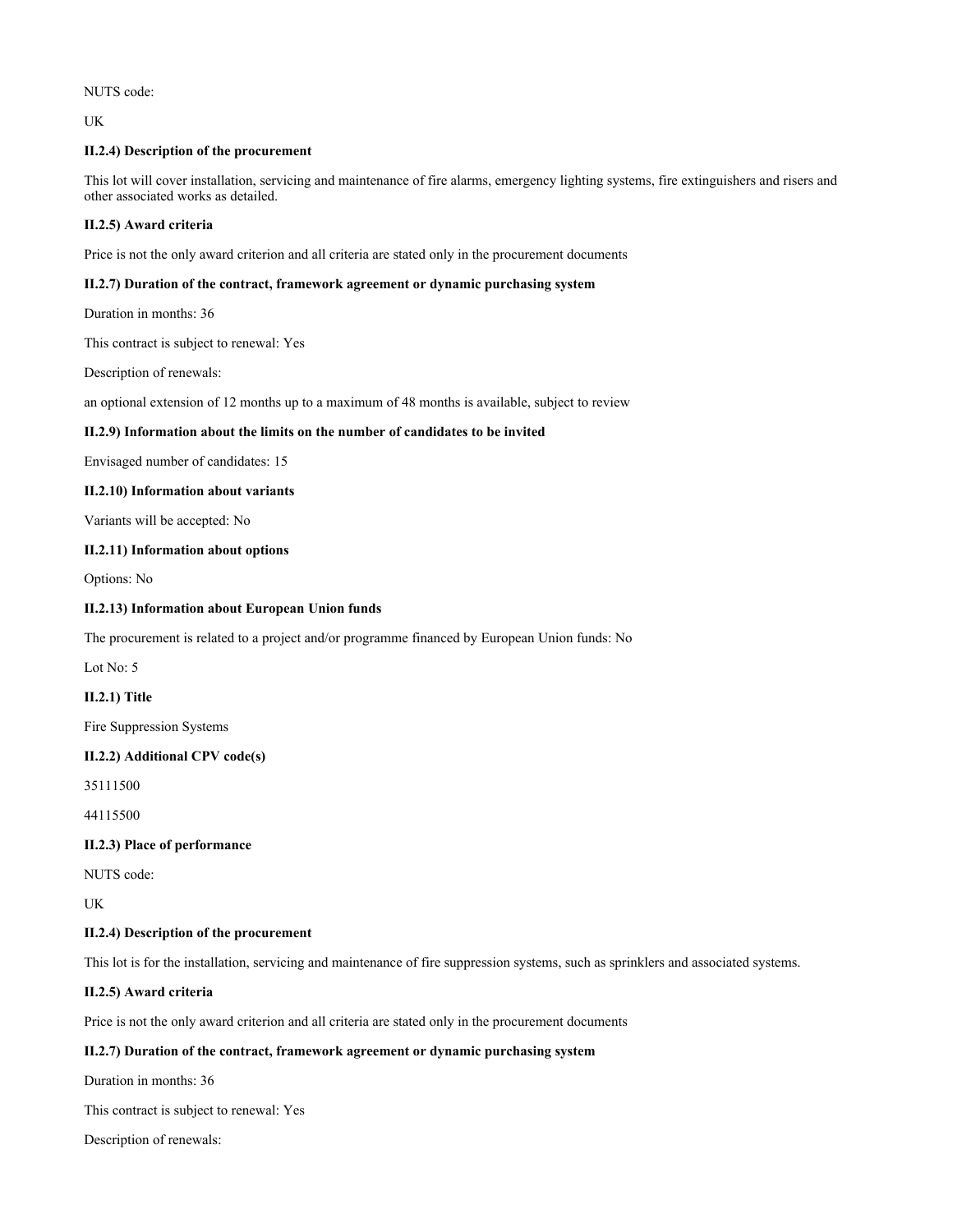**an optional extension of 12 months up to a maximum of 48 months is available, subject to review**

#### **II.2.9) Information about the limits on the number of candidates to be invited**

**Envisaged number of candidates: 15**

#### **II.2.10) Information about variants**

**Variants will be accepted: No**

#### **II.2.11) Information about options**

**Options: No**

#### **II.2.13) Information about European Union funds**

**The procurement is related to a project and/or programme financed by European Union funds: No**

**Lot No: 6**

#### **II.2.1) Title**

**Combined Works (Lots 2 to 5)**

#### **II.2.2) Additional CPV code(s)**

**45343000**

#### **II.2.3) Place of performance**

**NUTS code:**

**UK**

#### **II.2.4) Description of the procurement**

**This lot is designed for contractors who can cover all elements of lots 2 to 5.**

#### **II.2.5) Award criteria**

**Price is not the only award criterion and all criteria are stated only in the procurement documents**

#### **II.2.7) Duration of the contract, framework agreement or dynamic purchasing system**

**Duration in months: 36**

**This contract is subject to renewal: Yes**

**Description of renewals:**

**an optional extension of 12 months up to a maximum of 48 months is available, subject to review**

#### **II.2.9) Information about the limits on the number of candidates to be invited**

**Envisaged number of candidates: 15**

#### **II.2.10) Information about variants**

**Variants will be accepted: No**

#### **II.2.11) Information about options**

**Options: No**

#### **II.2.13) Information about European Union funds**

**The procurement is related to a project and/or programme financed by European Union funds: No**

**Lot No: 7**

**II.2.1) Title**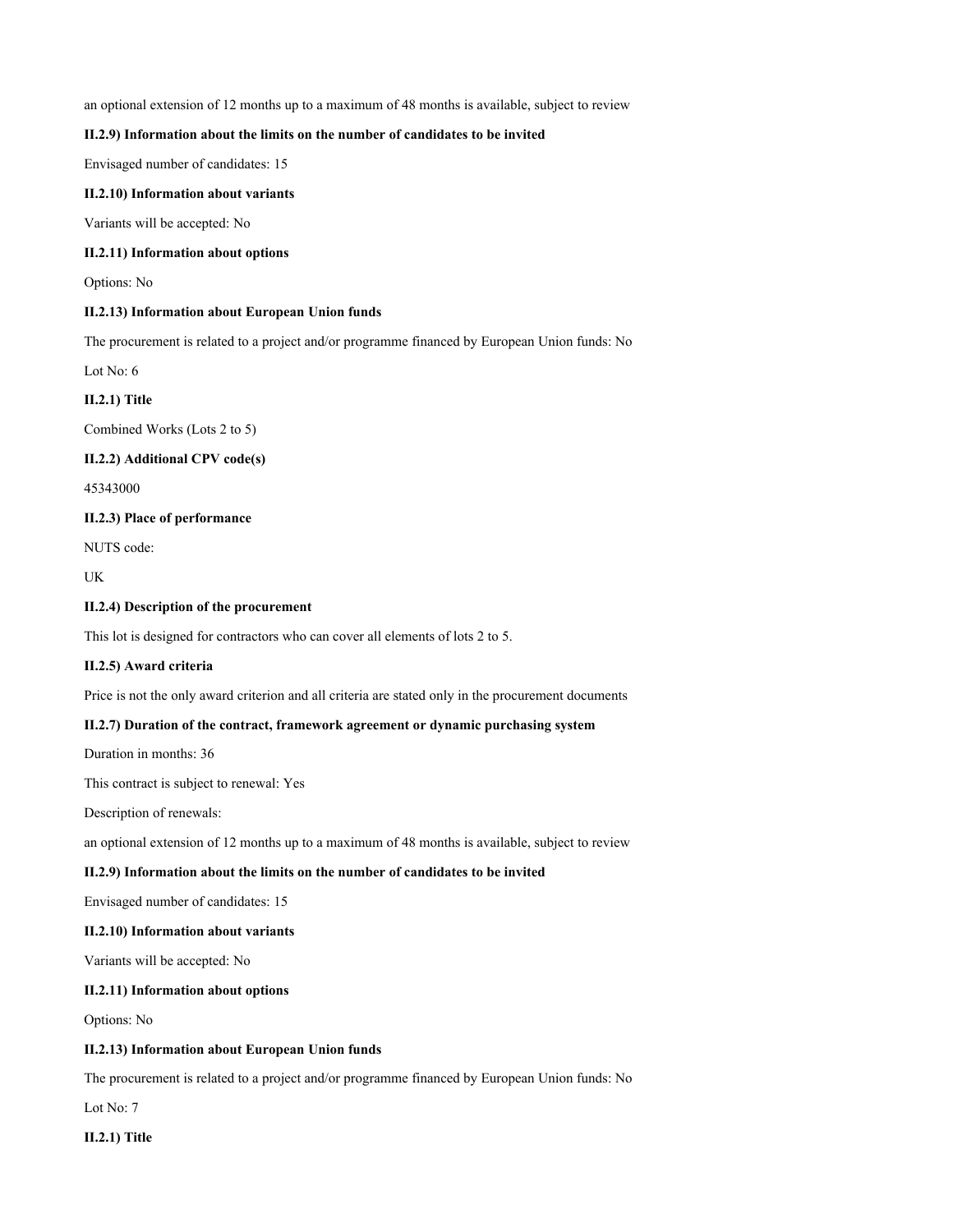**Bespoke Lot for Dacorum Borough Council - Fire Improvement Works**

#### **II.2.2) Additional CPV code(s)**

**44221220**

**31518200**

**31625100**

#### **II.2.3) Place of performance**

**NUTS code:**

**UK**

#### **II.2.4) Description of the procurement**

A bespoke lot for Dacorum Borough Council's Fire Improvement Works, including fire doors, emergency lighting and fire detection.

#### **II.2.5) Award criteria**

**Price is not the only award criterion and all criteria are stated only in the procurement documents**

#### **II.2.7) Duration of the contract, framework agreement or dynamic purchasing system**

**Duration in months: 36**

**This contract is subject to renewal: Yes**

**Description of renewals:**

**an optional extension of 12 months up to a maximum of 48 months is available, subject to review**

#### **II.2.9) Information about the limits on the number of candidates to be invited**

**Envisaged number of candidates: 12**

#### **II.2.10) Information about variants**

**Variants will be accepted: No**

#### **II.2.11) Information about options**

**Options: No**

#### **II.2.13) Information about European Union funds**

**The procurement is related to a project and/or programme financed by European Union funds: No**

## **Section III: Legal, economic, financial and technical information**

#### **III.1) Conditions for participation**

#### III.1.1) Suitability to pursue the professional activity, including requirements relating to enrolment on professional or trade **registers**

**List and brief description of conditions:**

**Selection criteria as stated in the procurement documents**

#### **III.1.2) Economic and financial standing**

**Selection criteria as stated in the procurement documents**

#### **III.1.3) Technical and professional ability**

**Selection criteria as stated in the procurement documents**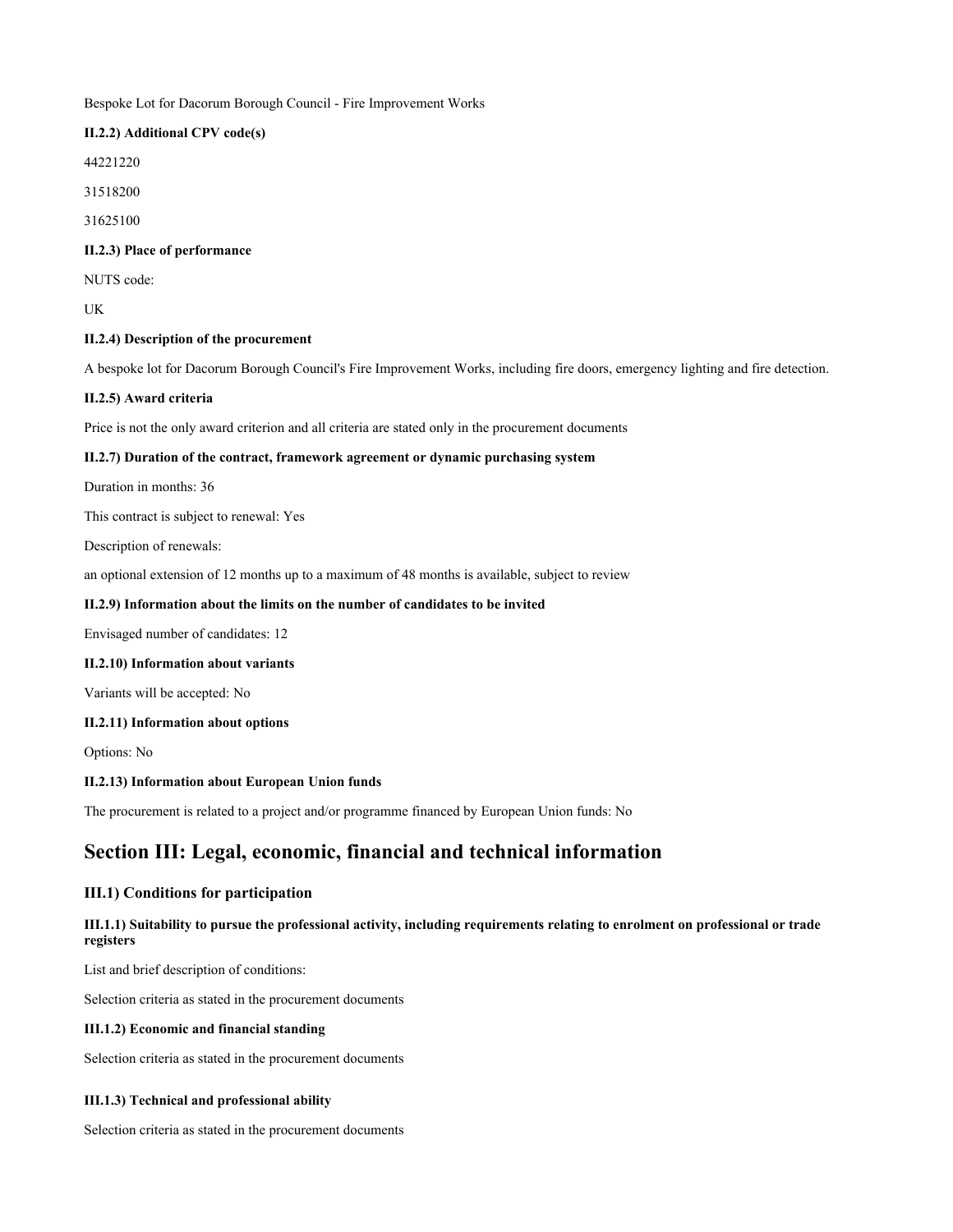## **Section IV: Procedure**

## **IV.1) Description**

**IV.1.1) Type of procedure**

**Restricted procedure**

#### **IV.1.3) Information about a framework agreement or a dynamic purchasing system**

**The procurement involves the establishment of a framework agreement with several operators.**

**Envisaged maximum number of participants to the framework agreement: 56**

#### **IV.1.8) Information about Government Procurement Agreement (GPA)**

**The procurement is covered by the Government Procurement Agreement: No**

#### **IV.2) Administrative information**

#### **IV.2.2) Time limit for receipt of tenders or requests to participate**

**Date: 15/06/2021**

**Local time: 12:00**

#### **IV.2.3) Estimated date of dispatch of invitations to tender or to participate to selected candidates**

**Date: 09/08/2021**

#### **IV.2.4) Languages in which tenders or requests to participate may be submitted**

**EN**

## **Section VI: Complementary information**

## **VI.1) Information about recurrence**

**This is a recurrent procurement: No**

#### **VI.3) Additional information**

**SEC Frameworks may be accessed by all publicly funded organisations — access is not limited to SEC**

**Members alone.**

South East Consortium Frameworks can be used by any organisation that fall in to one or more of the

**categories listed in the following link**

**https://www.southeastconsortium.org.uk/services/how-to-use-our-services/who-can-use-our-frameworks**

Note: to register your interest in this notice and obtain any additional information please visit the myTenders

**Web Site at https://www.mytenders.co.uk/Search/Search\_Switch.aspx?ID=220126**

The buyer has indicated that it will accept electronic responses to this notice via the Postbox facility. A user

**guide is available at https://www.mytenders.co.uk/sitehelp/help\_guides.aspx**

**Suppliers are advised to allow adequate time for uploading documents and to dispatch the electronic response well in advance of the closing time to avoid any last minute problems.**